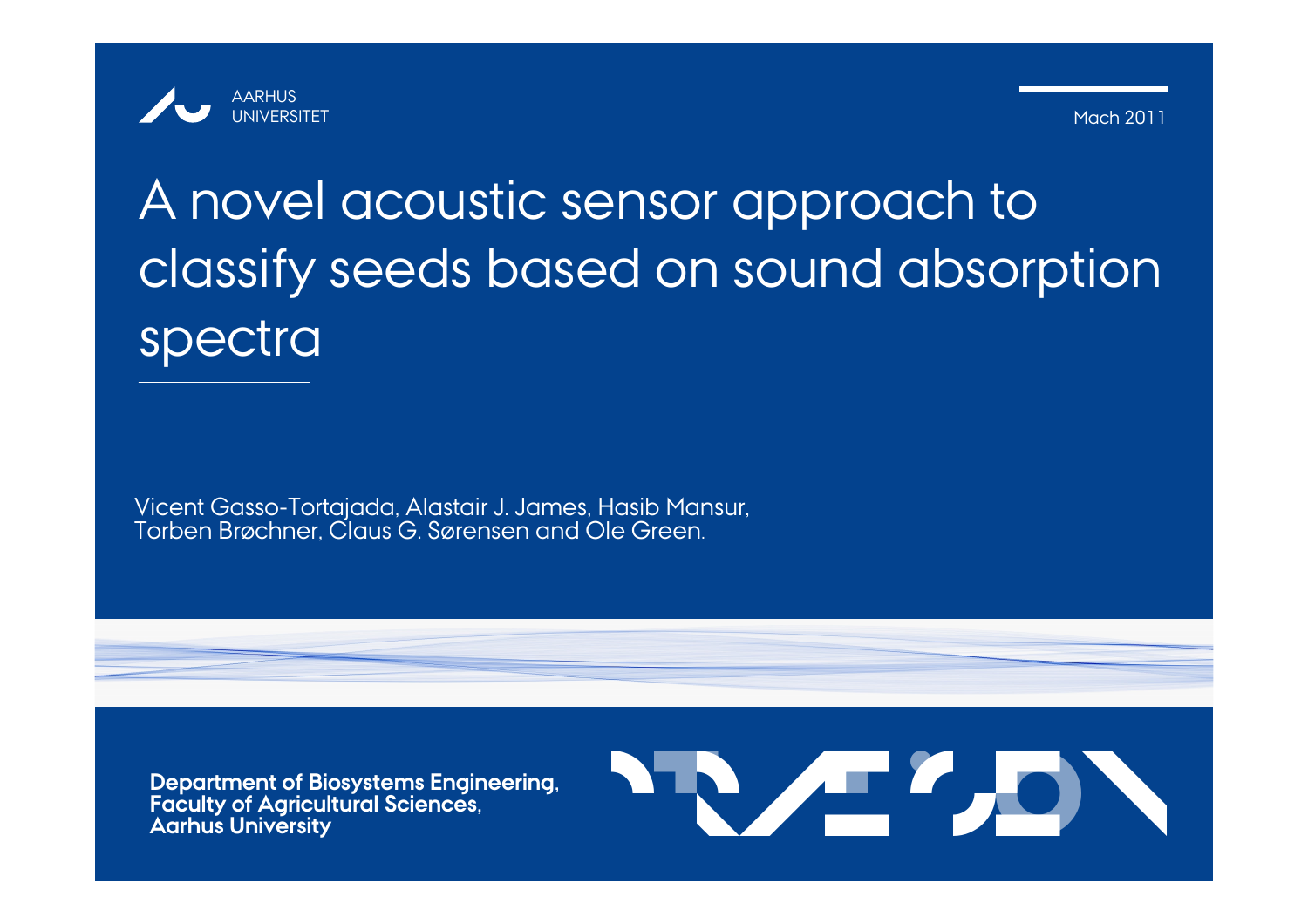

# The possibilities of acoustics

- › **Nondestructive**
- › **In situ**
- › **Rapid**
- › Relatively **inexpensive**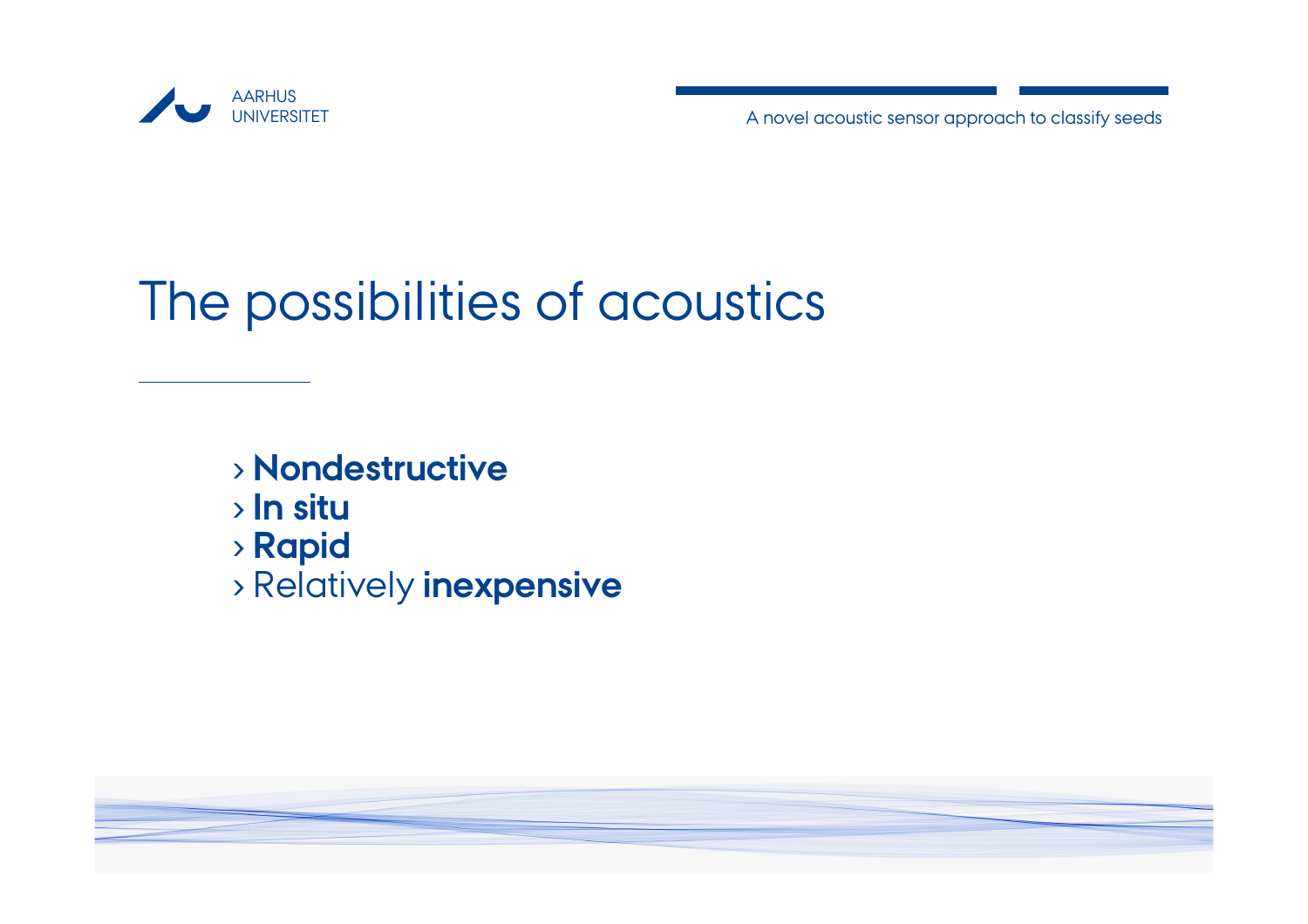

# Ongoing investigations

**Forage, Soil, Seeds...**

› variety › particle size and shape › density › water content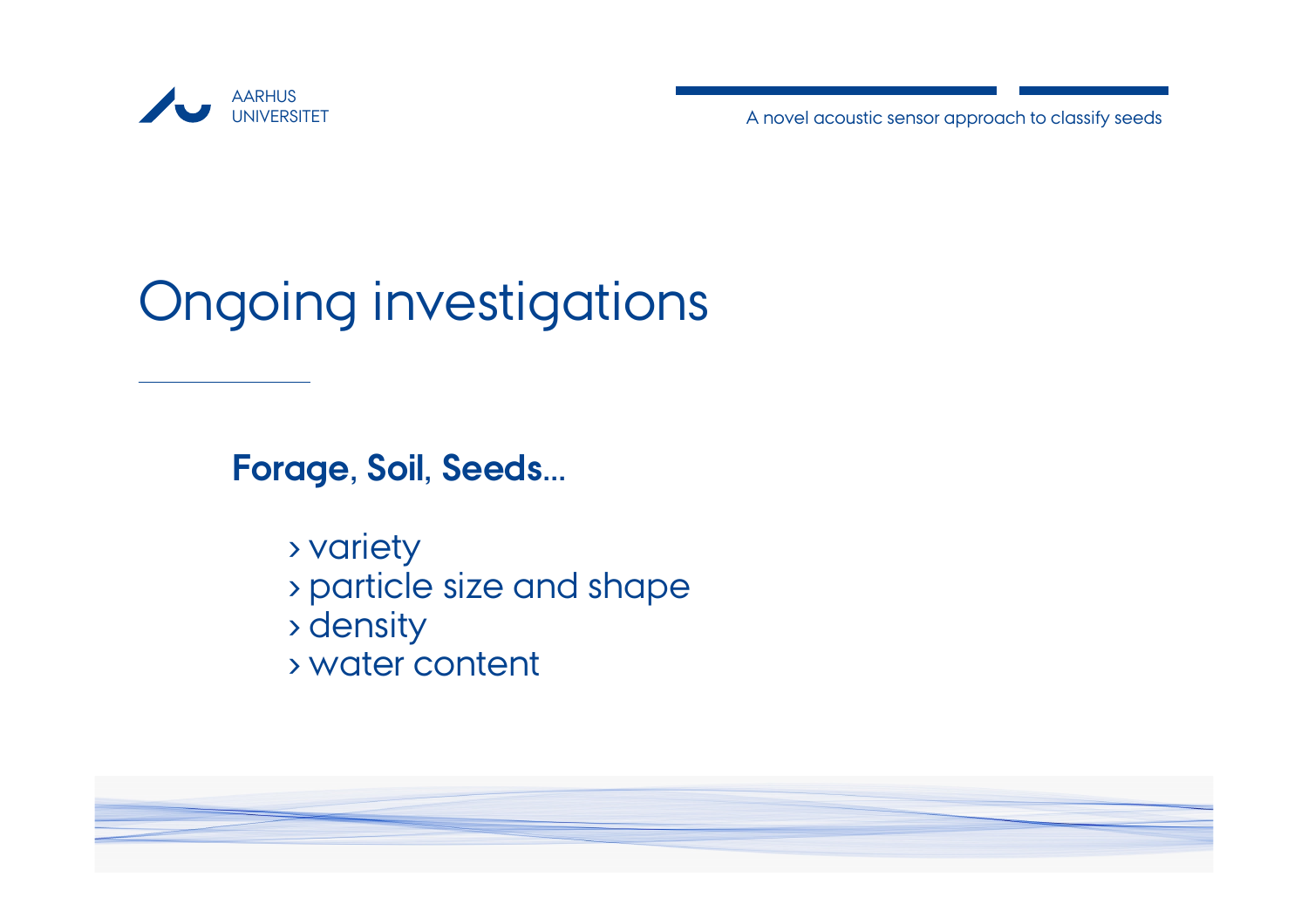

# Experimental overview

› **Sound absorption** coefficient spectra

› **Multivariate statistical** tools

**PCA SIMCA**  **Seed Type classification model**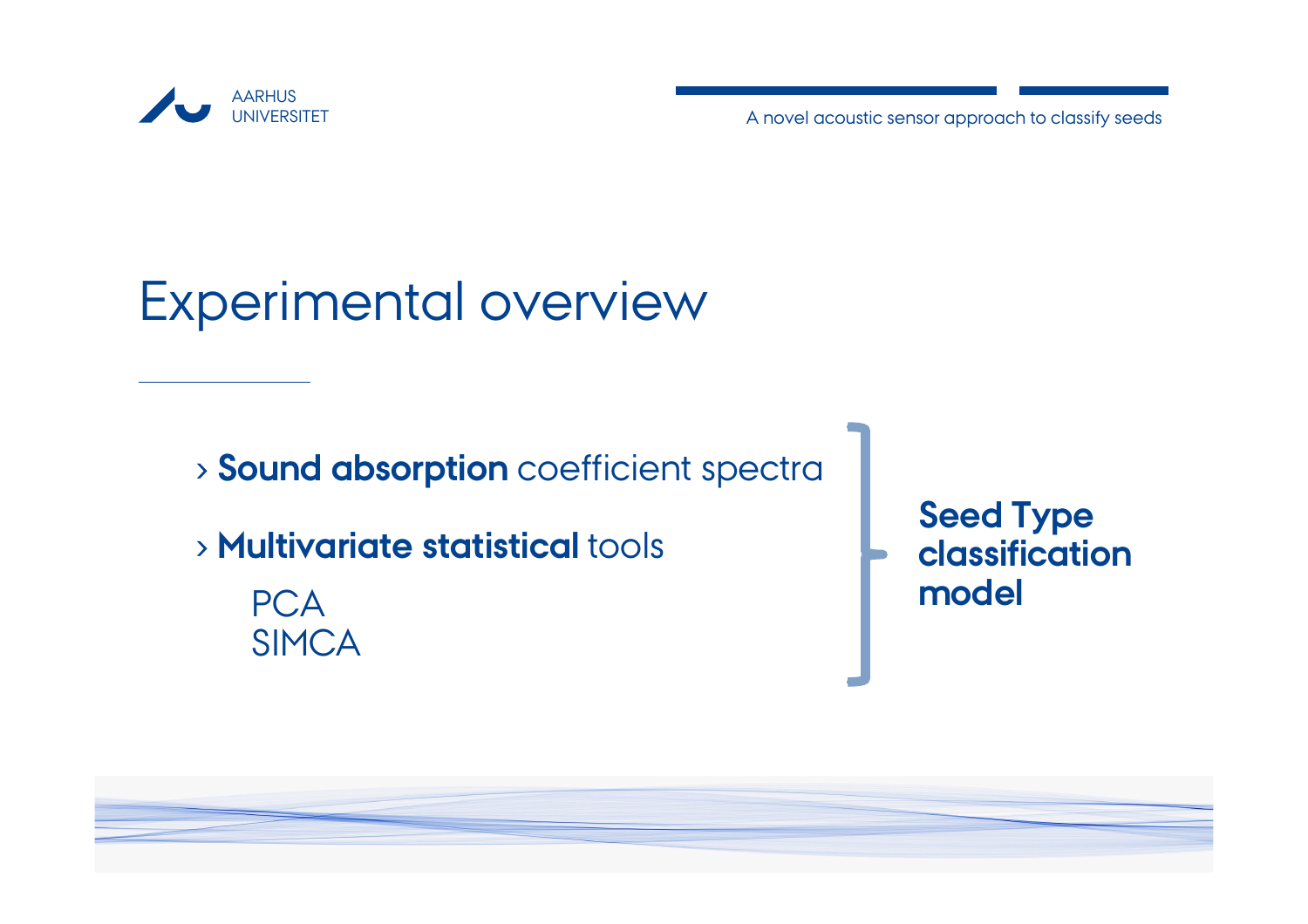

# The impedance tube

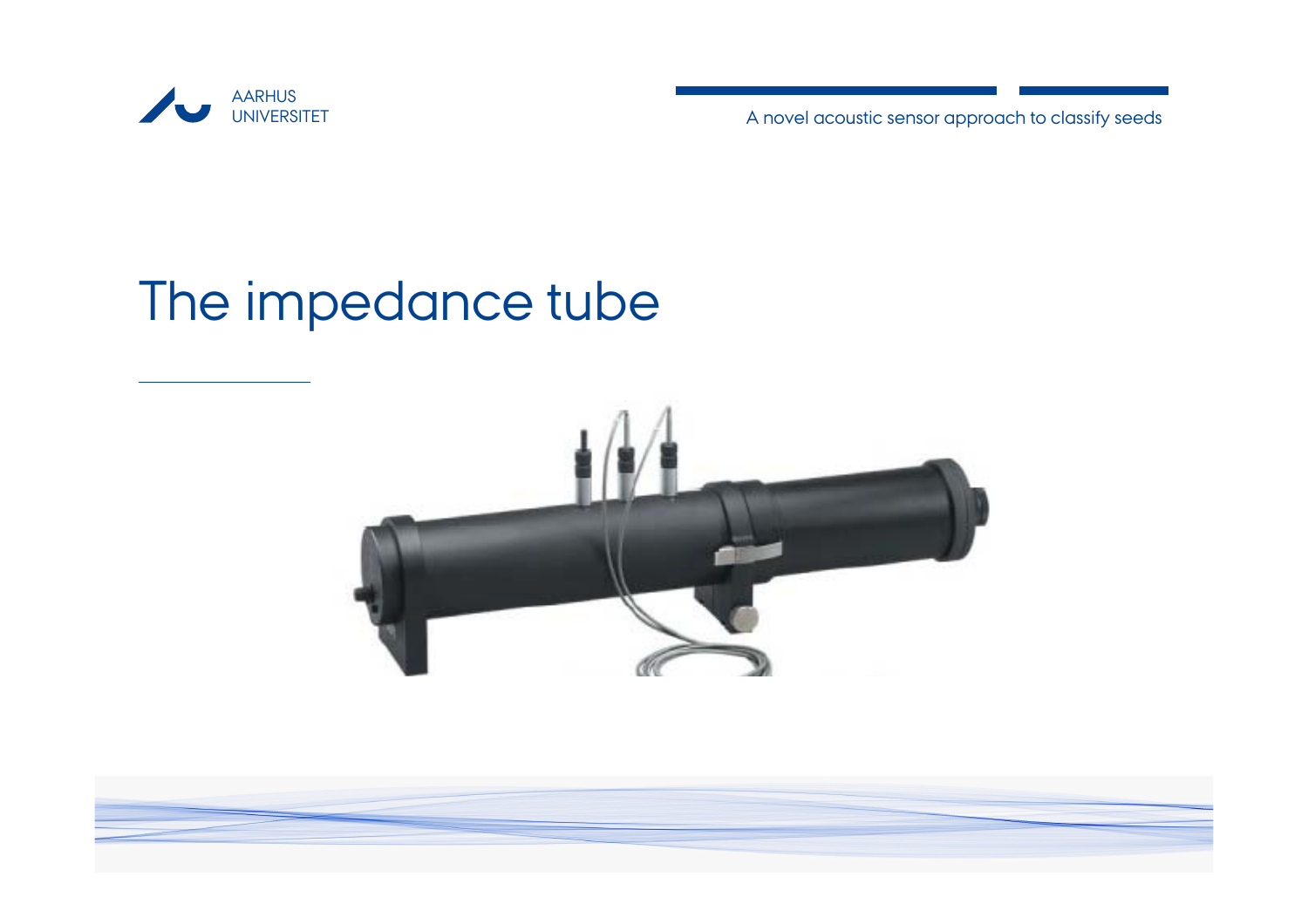

# The impedance tube

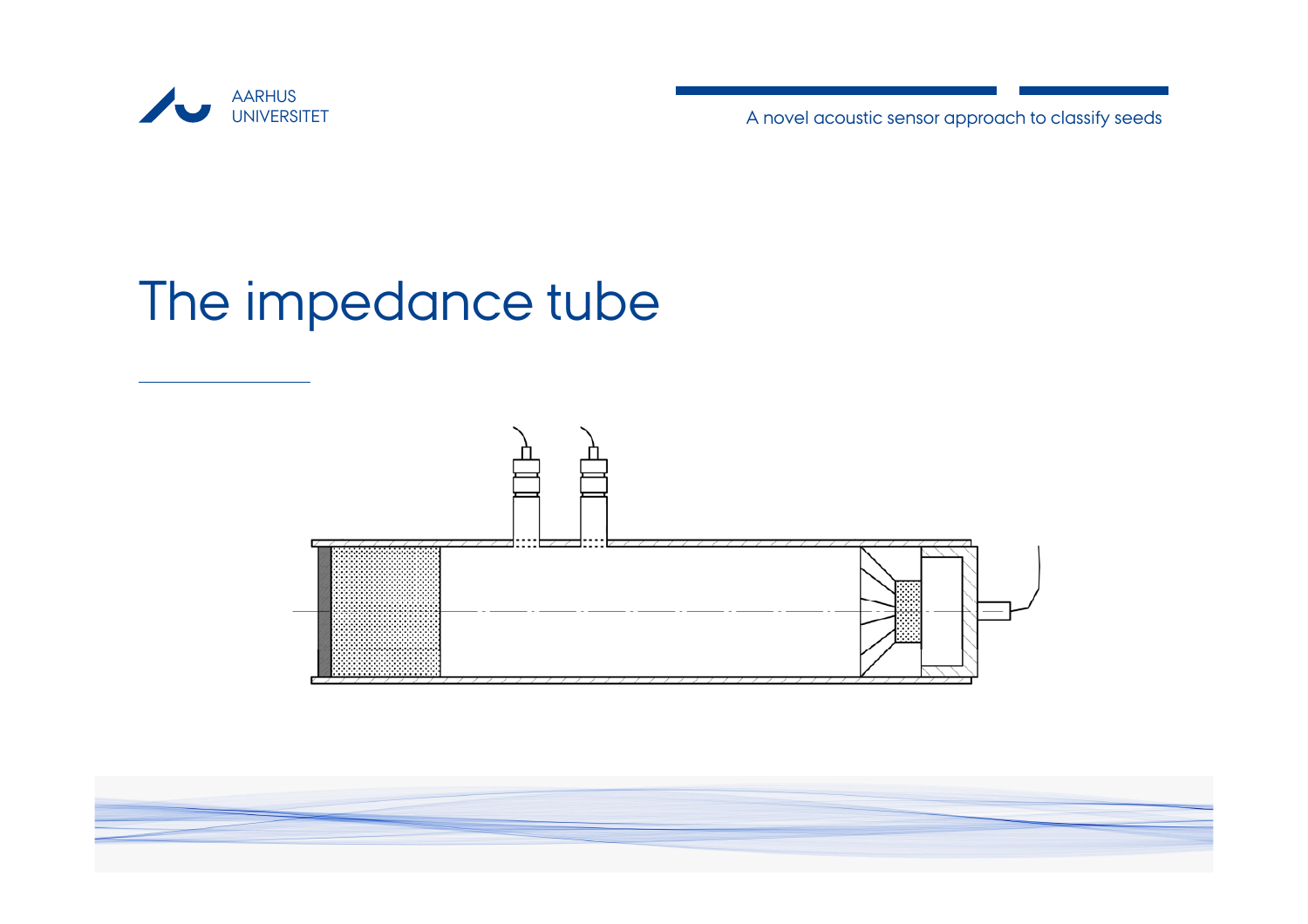

# The impedance tube

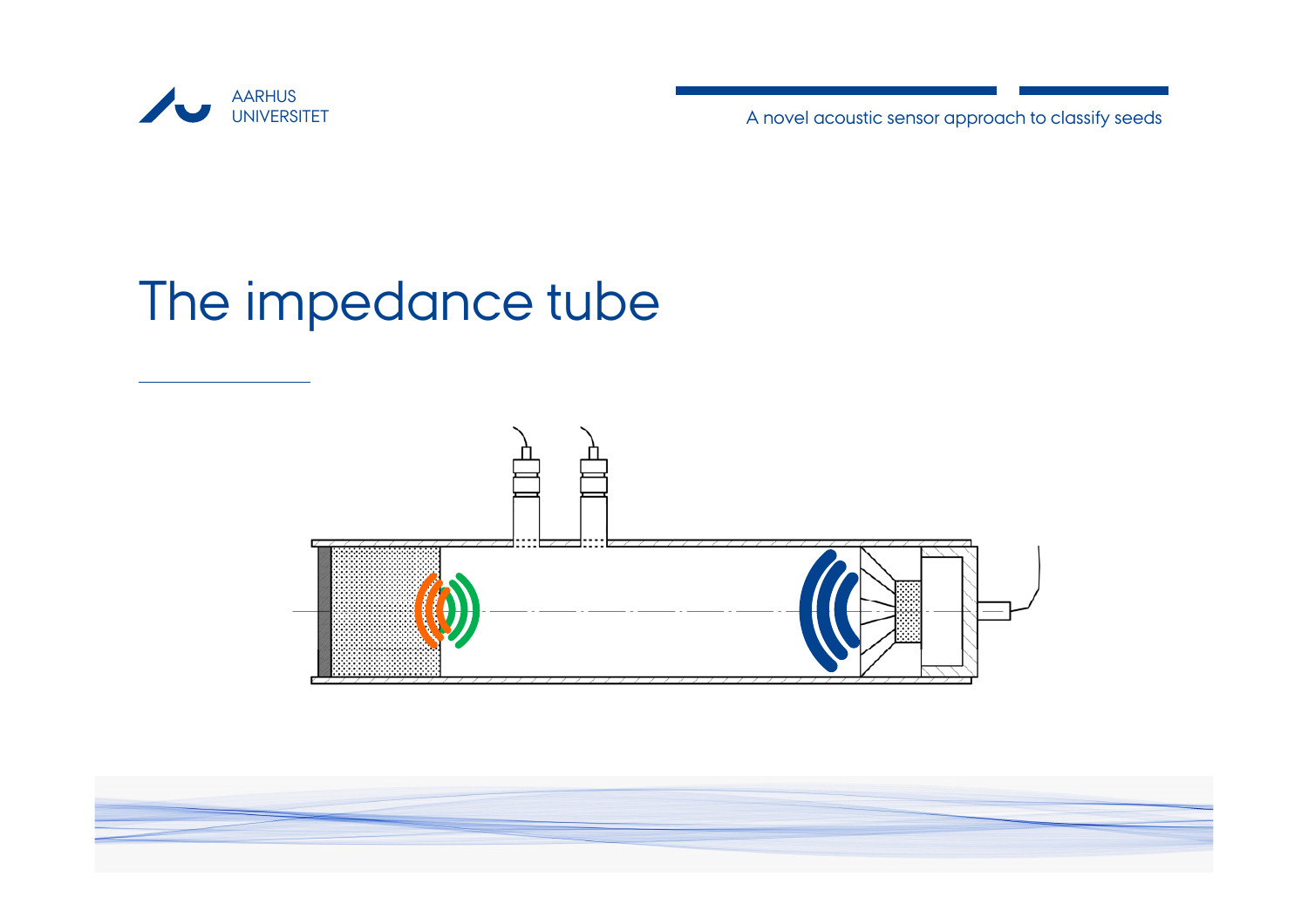

### Results **- Absorption spectra**

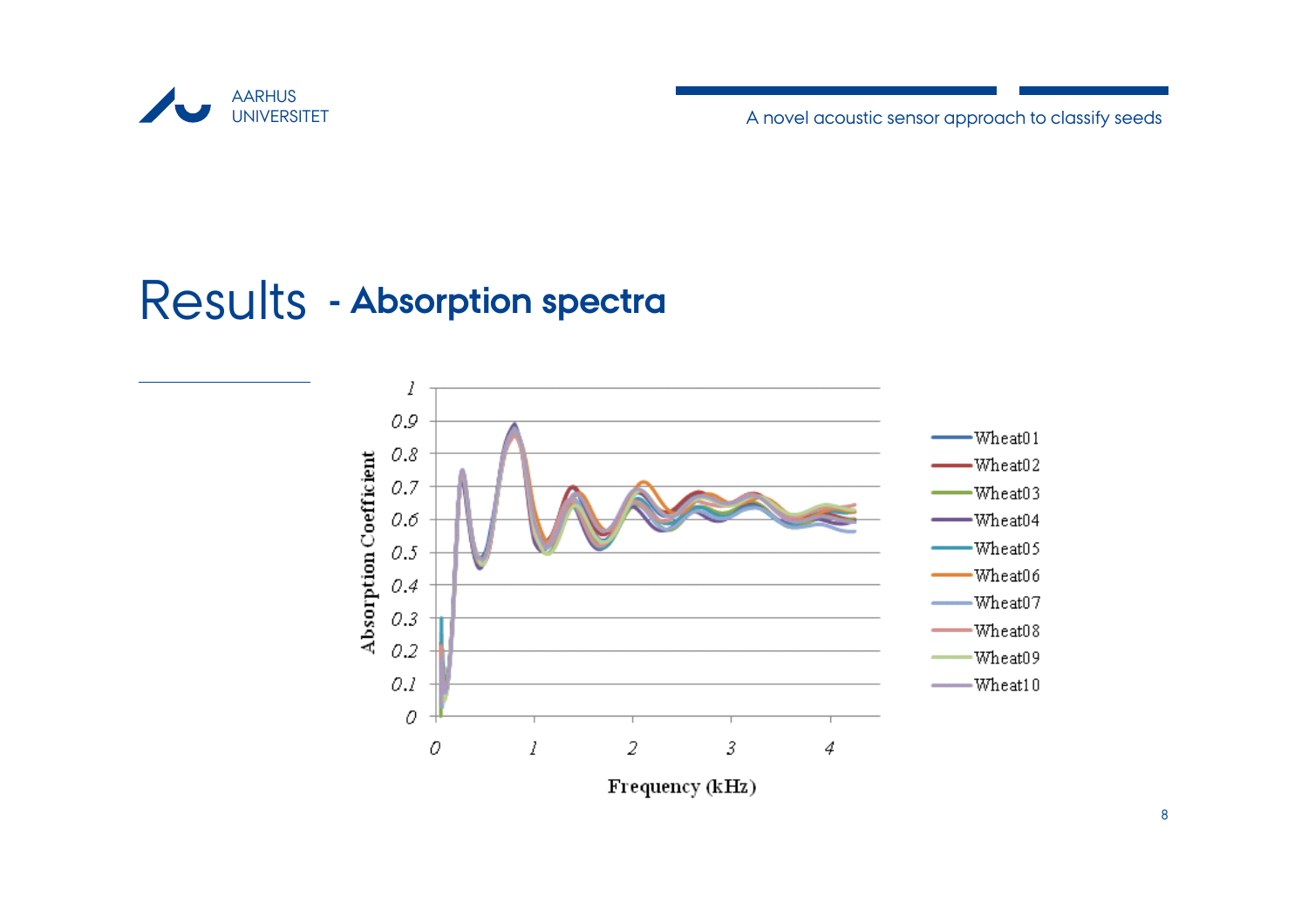

### Results **- Absorption spectra**

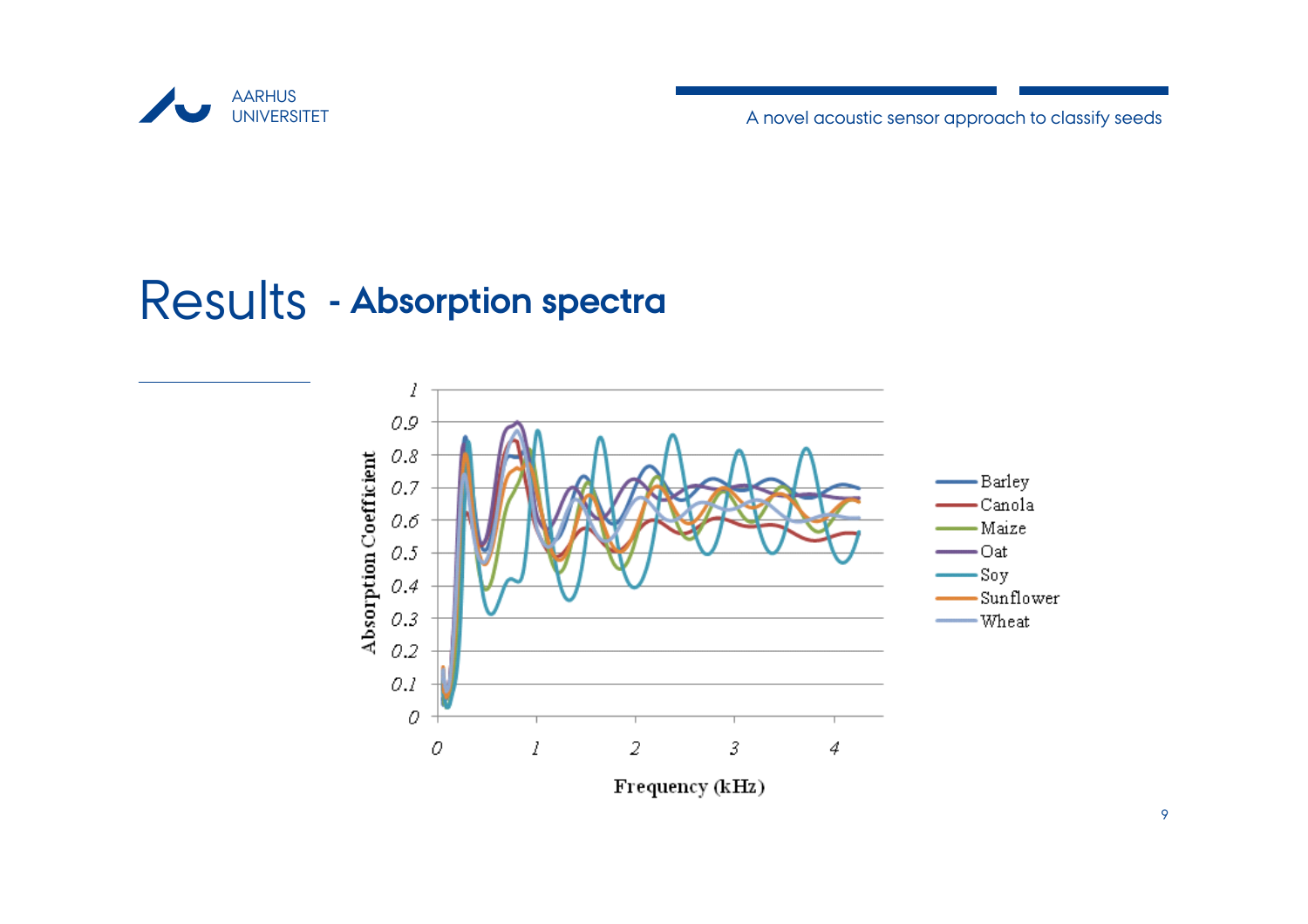

A novel acoustic sensor approach to classify seeds



›Absorption magnitude ›Resonance oscillations amplitude ›Resonance peak frequencies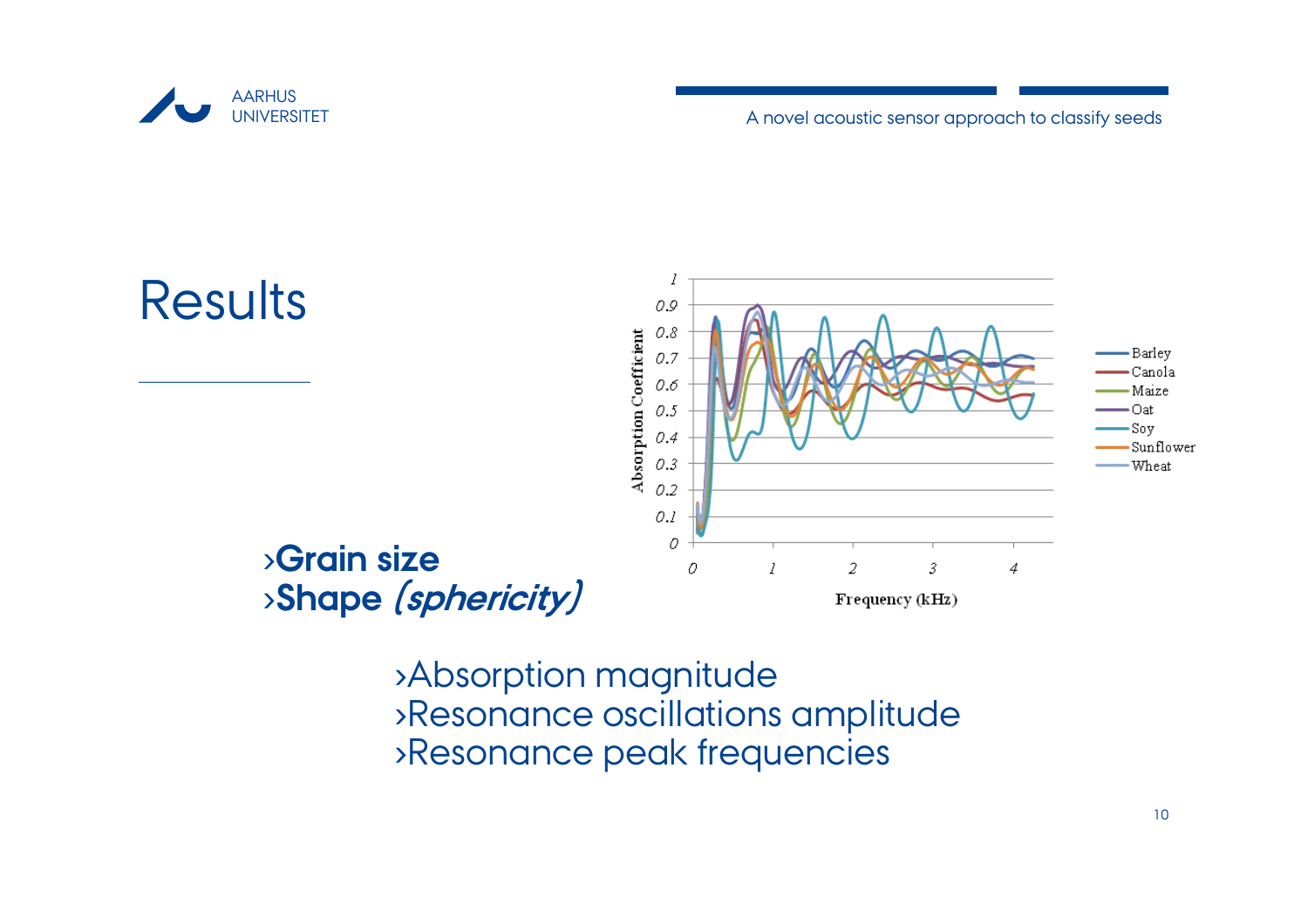

# Model development

# **Absorption Spectra** (training samples) **PCA**

**SIMCA**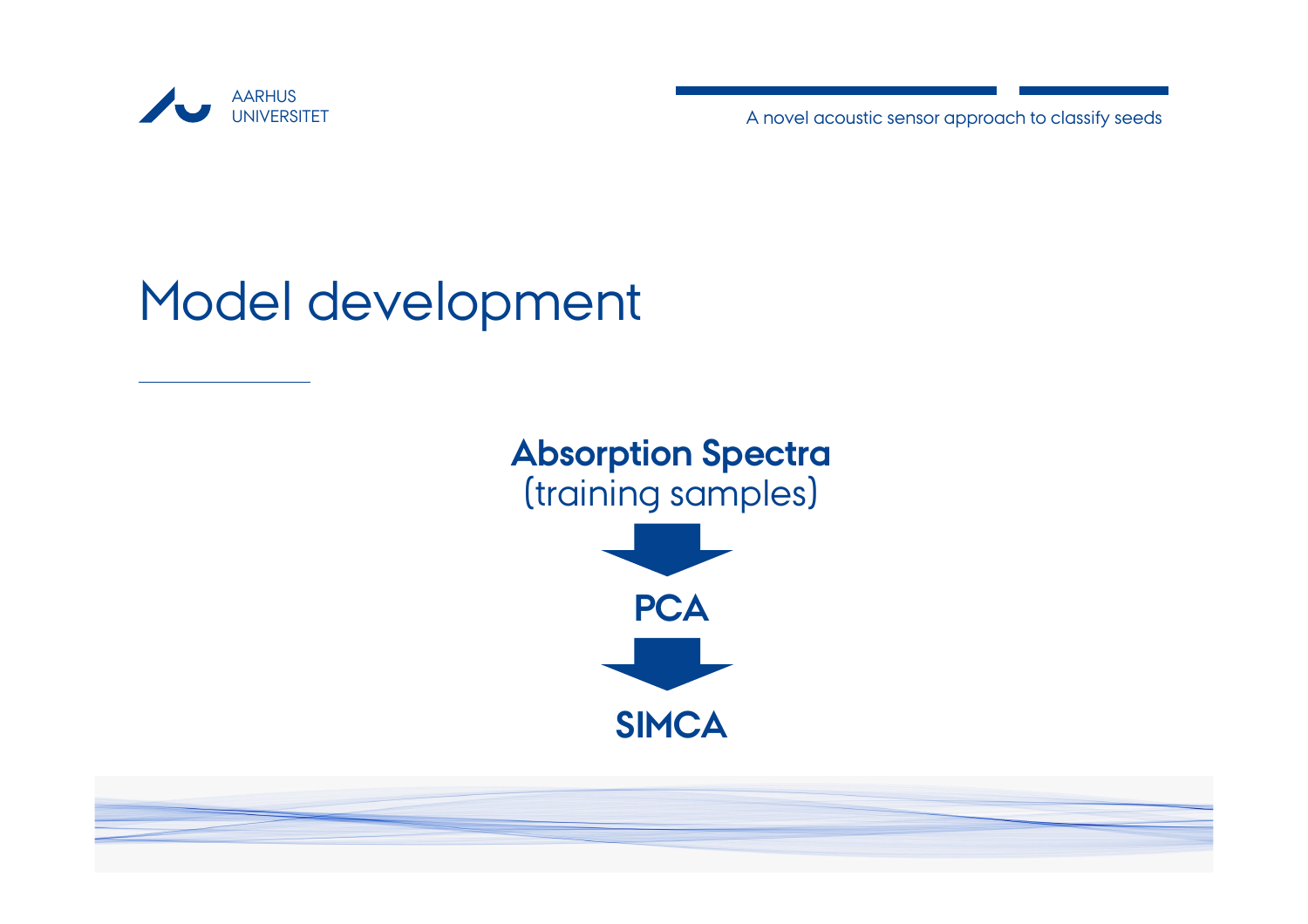

#### Results **- PCA scoreplot**

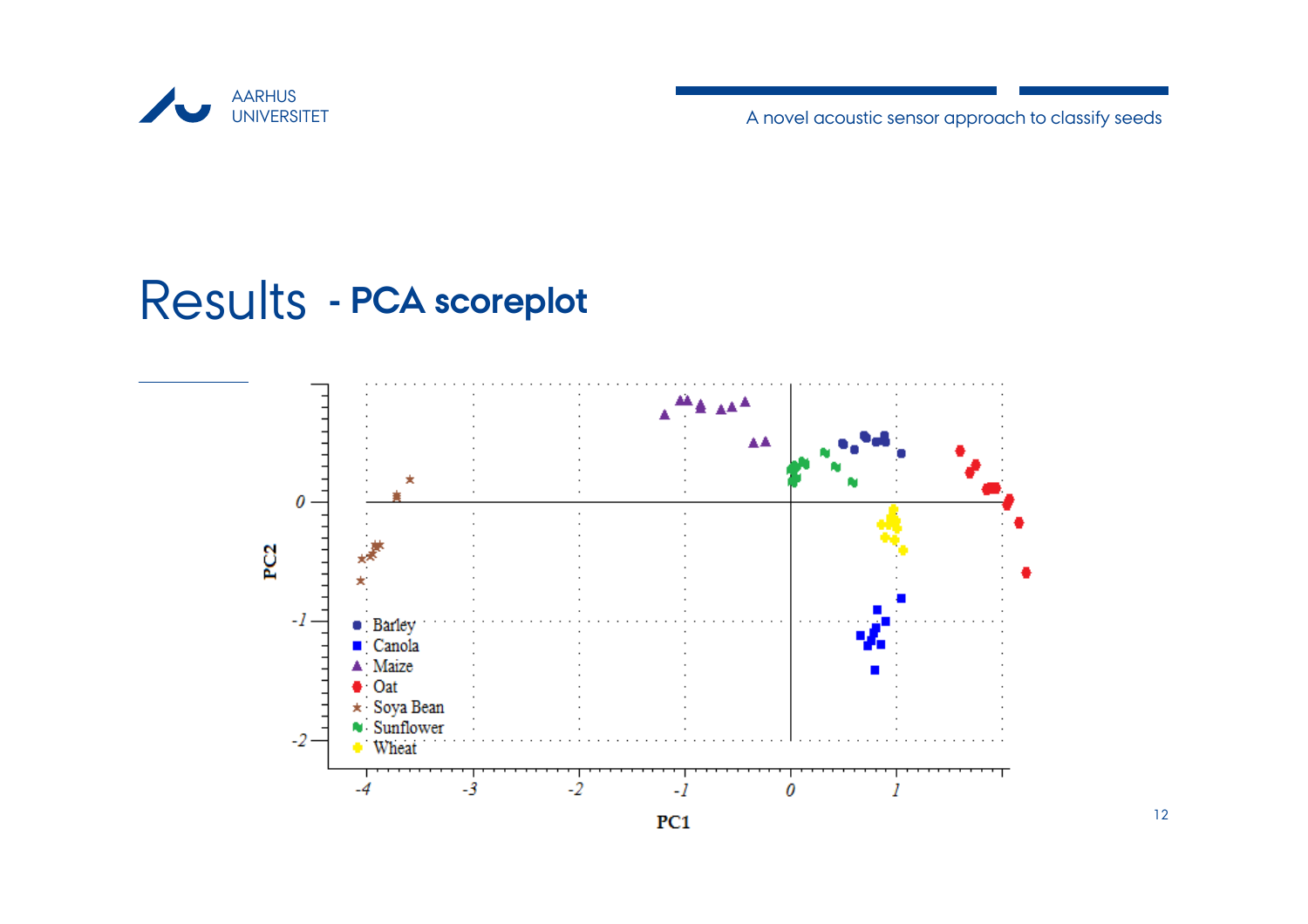

#### Results**- SIMCA classification models**

|                      | <b>Barley</b><br>model | Canola<br>model | Maize<br>model | <b>Oat</b><br>model | Soya Bean<br>model | <b>Sunflower</b><br>model | Wheat<br>model |
|----------------------|------------------------|-----------------|----------------|---------------------|--------------------|---------------------------|----------------|
| Barley01             | *                      |                 |                |                     |                    |                           |                |
| Barley02             | $\ast$                 |                 |                |                     |                    |                           |                |
| Canola01             |                        | $\ast$          |                |                     |                    |                           |                |
| Canola <sub>02</sub> |                        | $\ast$          |                |                     |                    |                           |                |
| Maize01              |                        |                 | $\ast$         |                     |                    |                           |                |
| Maize02              |                        |                 | $\ast$         |                     |                    |                           |                |
| Oat01                |                        |                 |                | $\ast$              |                    |                           |                |
| 0at02                |                        |                 |                | $\star$             |                    |                           |                |
| SoyaBean01           |                        |                 |                |                     | $\star$            |                           |                |
| SoyaBean02           |                        |                 |                |                     | $\ast$             |                           |                |
| Sunflower01          |                        |                 |                |                     |                    | $\star$                   |                |
| Sunflower02          |                        |                 |                |                     |                    | $\ast$                    |                |
| Wheat01              |                        |                 |                |                     |                    |                           | $\ast$         |
| Wheat <sub>02</sub>  |                        |                 |                |                     |                    |                           | ∗              |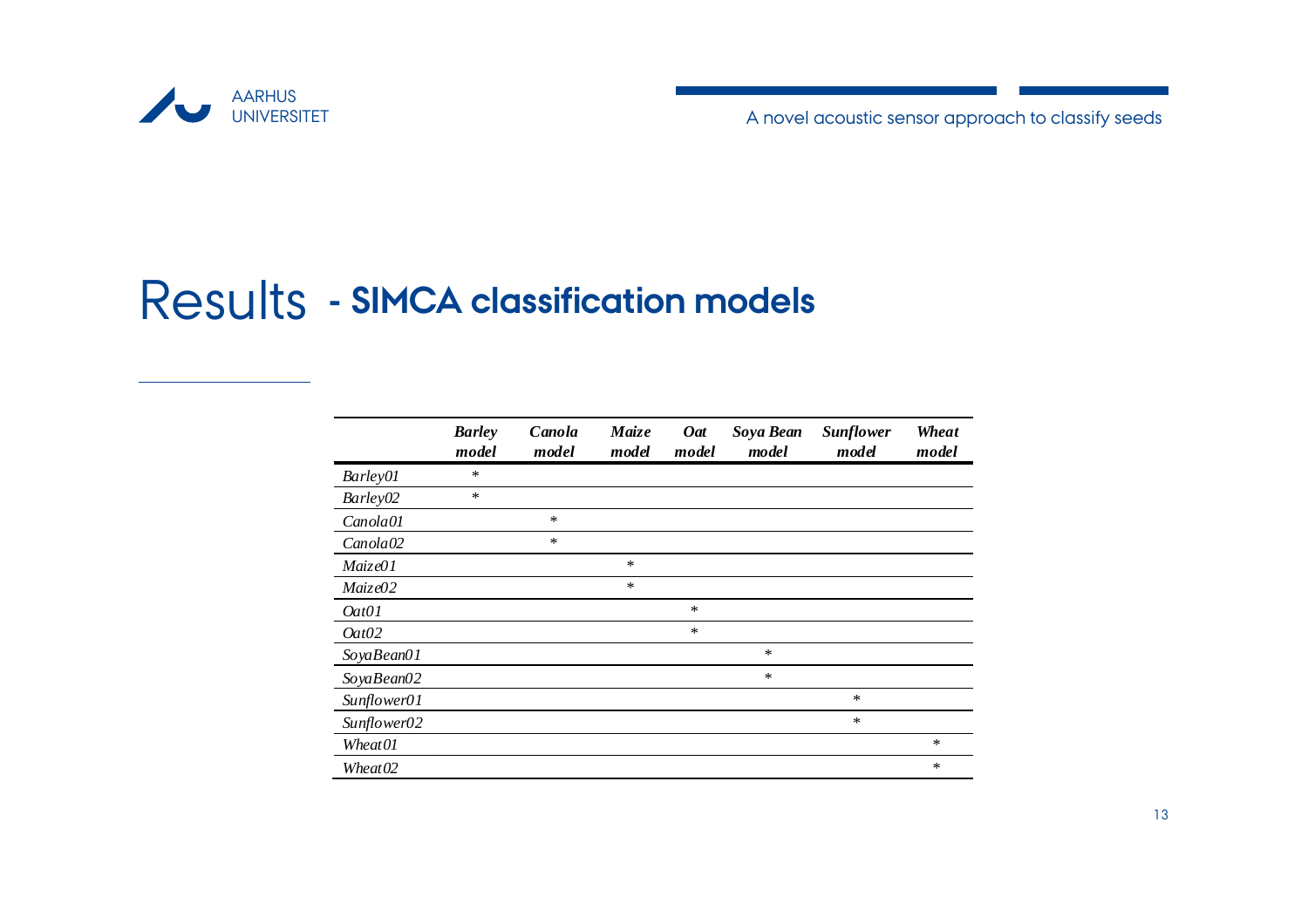

# Further work

#### › **Classification of:**

- › Grain size› Weight/density › Water content
- › **In situ system development**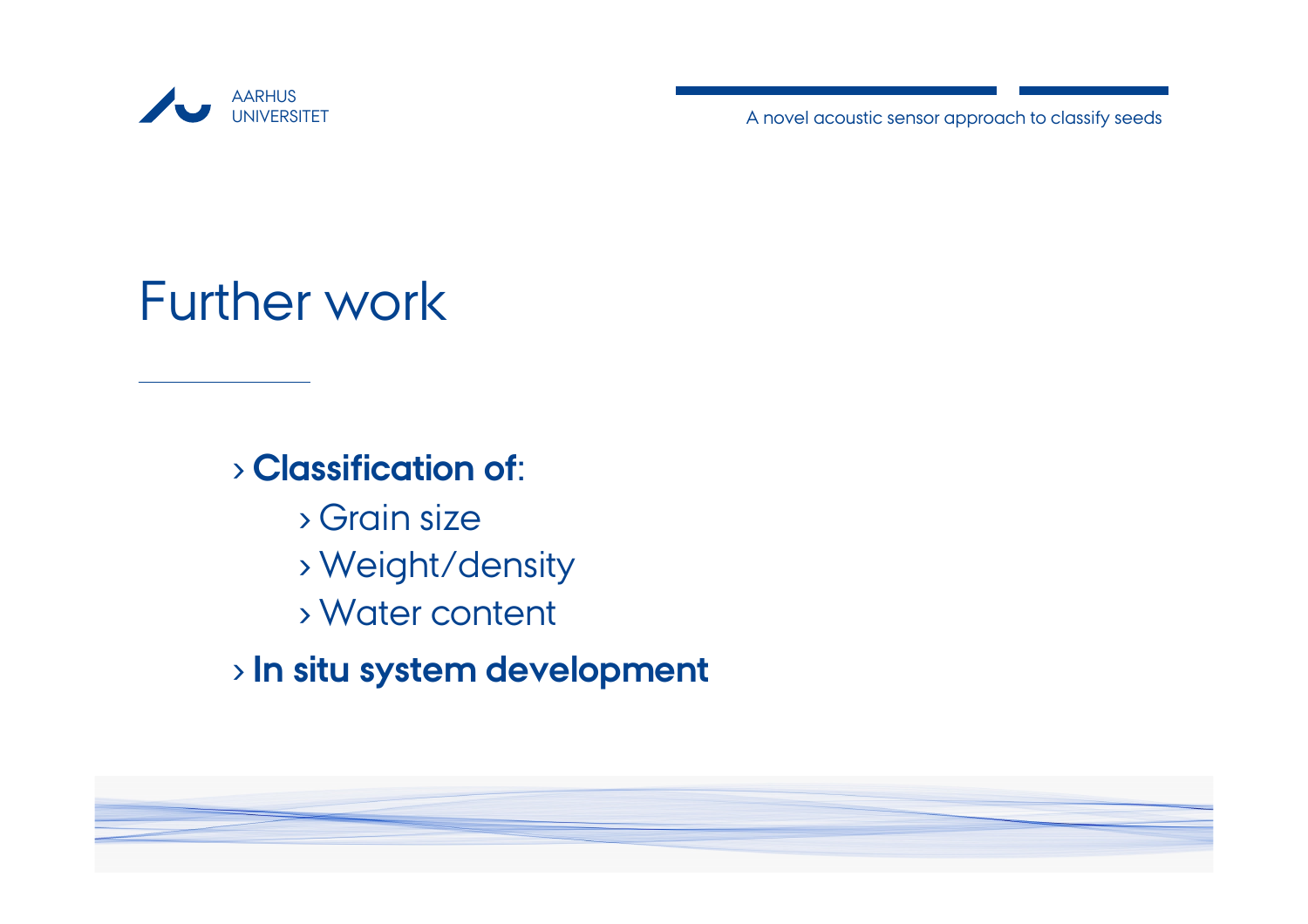

Conclusion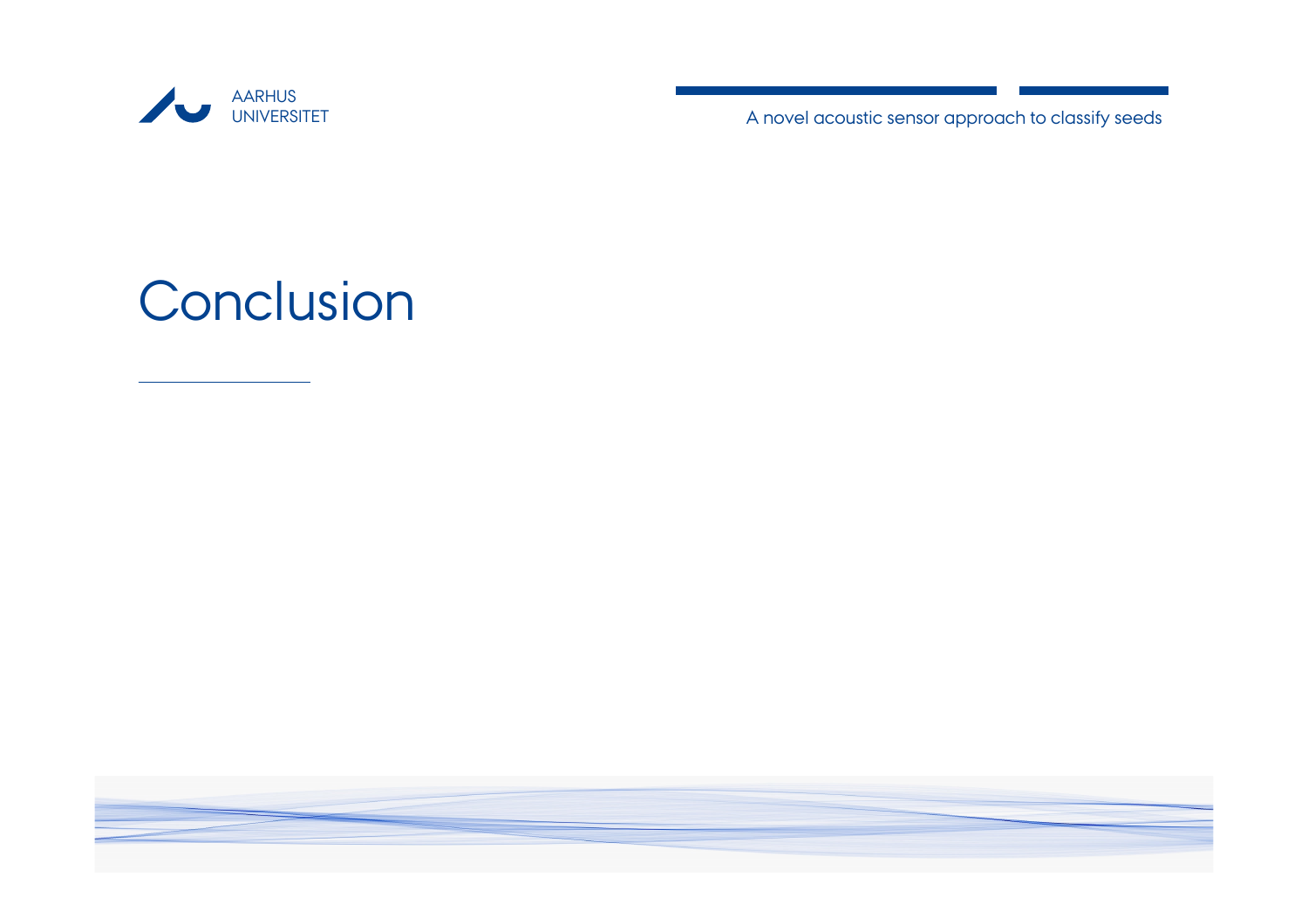

March 2011

## We are seeking commercial partners for further development

**Please contact:**+45 40 82 61 50 Ole.Green@agrsci.dk

> **Further Reading** (Open access article): **http://www.mdpi.com/1424-8220/10/11/10027/**

**Department of Biosystems Engineering, Faculty of Agricultural Sciences, Aarhus University**